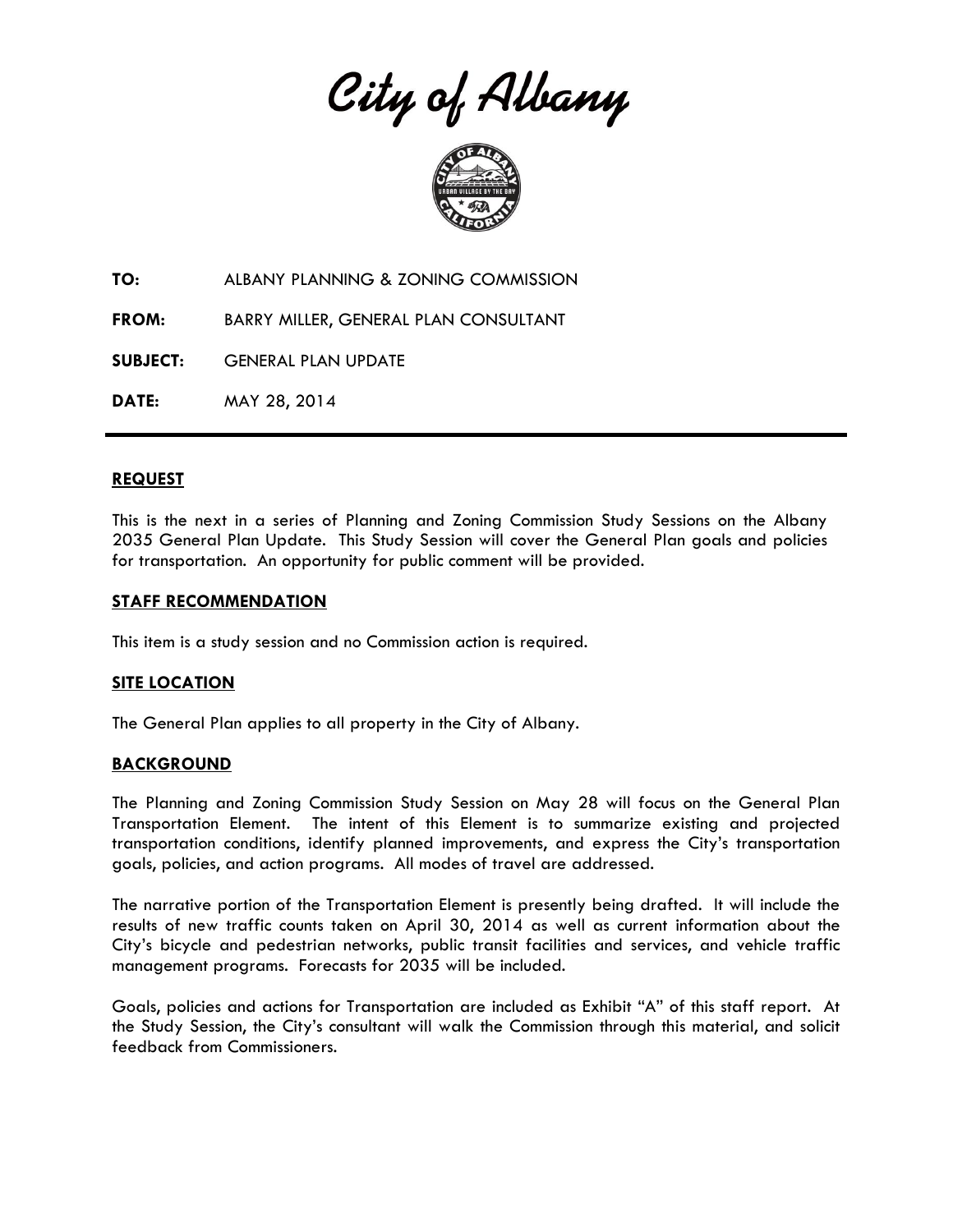# **Transportation Policy Audit**

The intent of the Transportation Element of the General Plan is not to substantially alter existing policies, but rather to integrate and synthesize policies that have already been adopted by the City. Thus, one of the key tasks in assembling the Transportation Element was an "audit" of existing transportation policies.

Among the documents reviewed were the 2012 Active Transportation Plan, the 2013 Complete Streets Resolution, the 2010 Climate Action Plan, the 2000 Traffic Management Plan, and the recent Buchanan-San Pablo Complete Streets Plan. In addition, the 1992 General Plan also was reviewed. Other sources for transportation policies include input from the Measure D (parking) Working Group, the long-range plans of other agencies such as BART and AC Transit, and regional planning documents such as Plan Bay Area. Roughly 250 goals, policies, and actions were included in the audit.

As the Commission may recall from its review of the Land Use Policy Audit, the audit is formatted a matrix. Policies and actions are listed in rows of the matrix, with columns showing the subject matter and whether the statement should be carried forward, edited, merged with another statement, included in narrative, etc.

A copy of the Transportation Policy Audit will be posted to the project website and may be provided on request. It is a 26-page document.

# **Draft Goals, Policies, and Actions**

Exhibit "A" presents draft Transportation Use goals, policies, and actions for discussion. This is a Working Draft for discussion only. Comments are encouraged and revisions are likely before a Draft General Plan is published.

Seven goals are identified, corresponding to the following topics:

- Complete Streets
- Sustainable Transportation
- **•** Transportation Choice
- **•** Safety
- Managing Transportation Impacts
- Vehicle Flow
- Parking

For each goal, the text includes policies and actions. In each case, the statement of origin leading to the policy or action is listed in small (8 point italics) font. The statements have been rewritten (and in some cases completely restructured) to reflect the focus and format conventions of a General Plan. In some cases, the statements are new and reflect best practices or other directives.

## **Feedback from Traffic and Safety Commission**

The material being presented to the Planning and Zoning Commission on May 28 was also presented to the Traffic and Safety Commission on May 22. Comments from that meeting